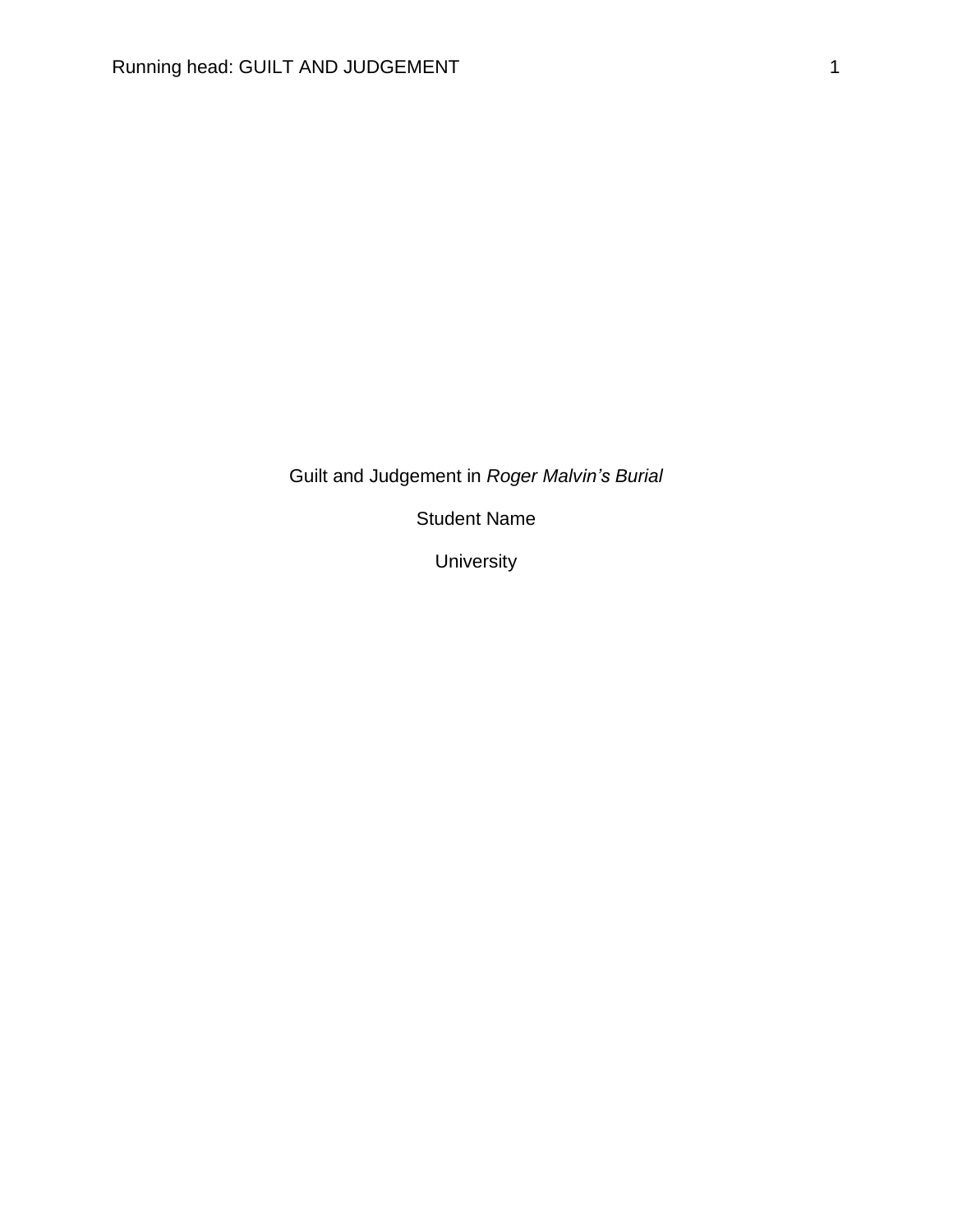### Guilt and Judgement in *Roger Malvin's Burial*

*Roger Malvin's Burial*, a short story by Nathaniel Hawthorne, is about a young man named Reuben who escapes from a battle with his girlfriend's wounded father. They try to make their way to a settlement, but the old man, Roger Malvin, is too injured to survive the trip. He tells his companion to leave him to die in the woods. Reuben is reluctant and at first refuses, but finally he concedes. He is instructed to marry the man's daughter, tell her about his death, and return with her to give him a proper burial (Hawthorne, 2015). However, Reuben is wracked with a guilt. This paper is to study how guilt and judgement can influence a person's life.

When the main character gets back home, he does not tell of his abandoning the old man, but rather states that he was killed in the battle. He is, however, filled with shame for not honoring the old man's wishes. It consequently turns him into a man of harsh temper and a hard countenance. He begets a son named Cyrus with his wife Dorcas Malvin. He inherits the old man's farm and becomes successful, but his fortunes are later reversed. He and his family depart to start afresh elsewhere, but they arrive at the place of his father-in-law's death, and there he accidentally shoots his son. Ironically, while he regrets the loss of his son, he feels that the burden of his guilt has finally been lifted and that his sin of not fulfilling the wishes of the dead has been purged.

Two of the major themes in the short story are guilt and regret. The author is particularly successful in bringing these out through Reuben, who engenders the bitter consequences of having to live a lie. He is ashamed of both the fact that he did not stay with his father-in-law and the fact that he did not have the courage to own up to what he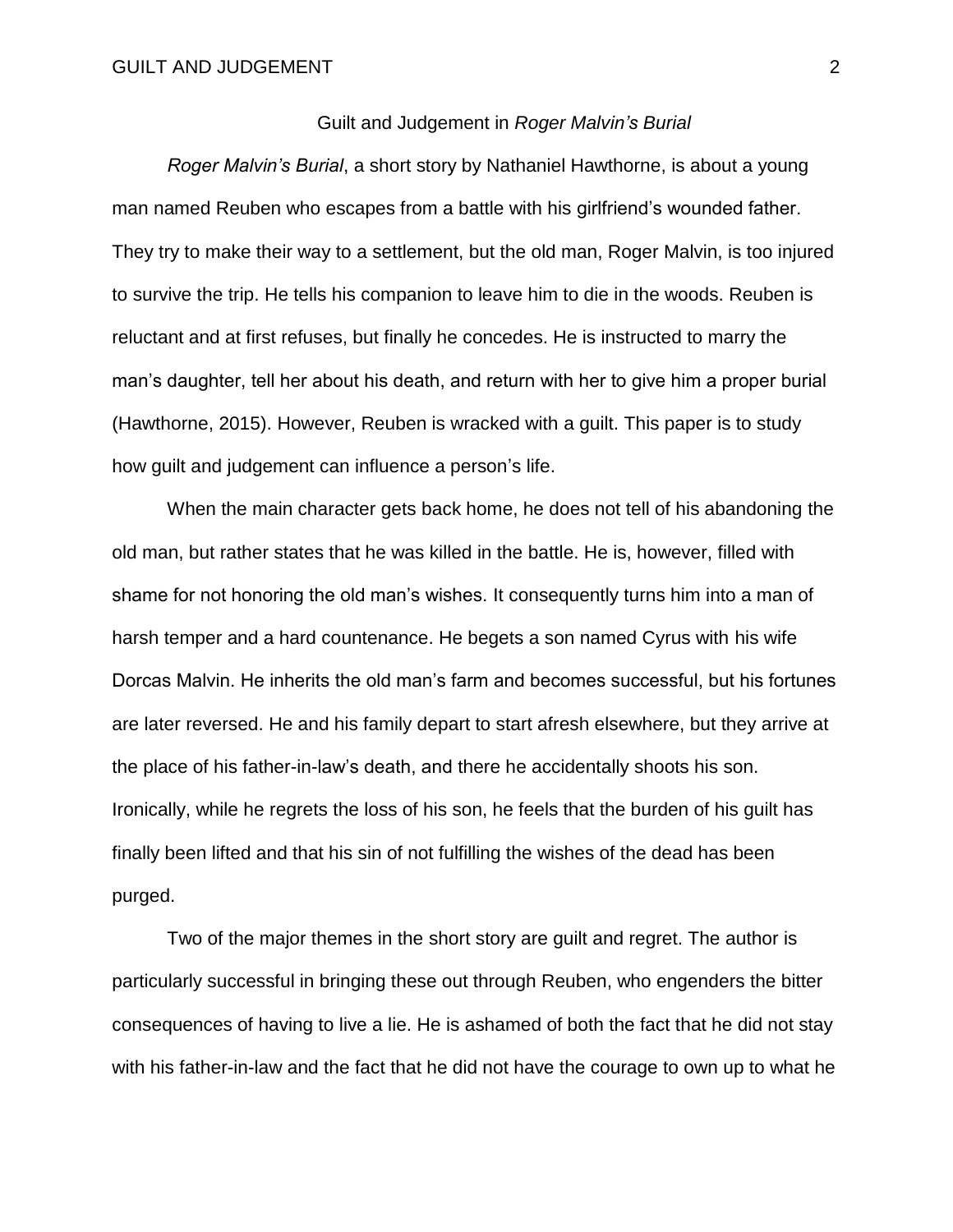### GUILT AND JUDGEMENT **3**

did or rather did not do. In the story, Reuben is almost driven to insanity by his feelings of guilt and regret. Eventually, his deeds manifest themselves in his deteriorating psychological state. He becomes irritable, selfish, and mean to the very people he is supposed to love. He feels separated from the rest of the world, which affects his management of the farm and his marriage. Reuben is transformed into a sad man, which culminates in his financial failure. However, the author makes it clear that his character is not the only cause of the farm's deterioration. He says that, simply put, the world does not go very well with him (Hawthorne, 2015). He uses the character of Reuben to demonstrate the nature of America and the frontier, as well as human relationships and the societal expectations of men.

In the scene where he abandons his father-in-law, Reuben does what anyone would have considered the most logical thing to do. By leaving the old man, he is both obeying him and respecting his last wishes. Malvin was unaware that his death would turn out to be a lonely and painful one out there in the wilderness, but he did not wish to have the young man's blood on his soul. Reuben initially refuses to abandon the old man, and even when he does so reluctantly, he seems to cling to the hope that the man would somehow survive. He leaves a collection of roots and herbs and ties a handkerchief to a bough above the tree so that he or future rescuers would know where to find Malvin. These actions sound logical enough, but the young man still refused to recount the true events out of shame for not doing the "right thing". In this way, the author uses Reuben to help the reader re-examine societal feelings about heroism and dutifulness. When men go to war, they are expected either to return victorious or to be mourned as heroes. Running away from battles, or challenges for that matter, could be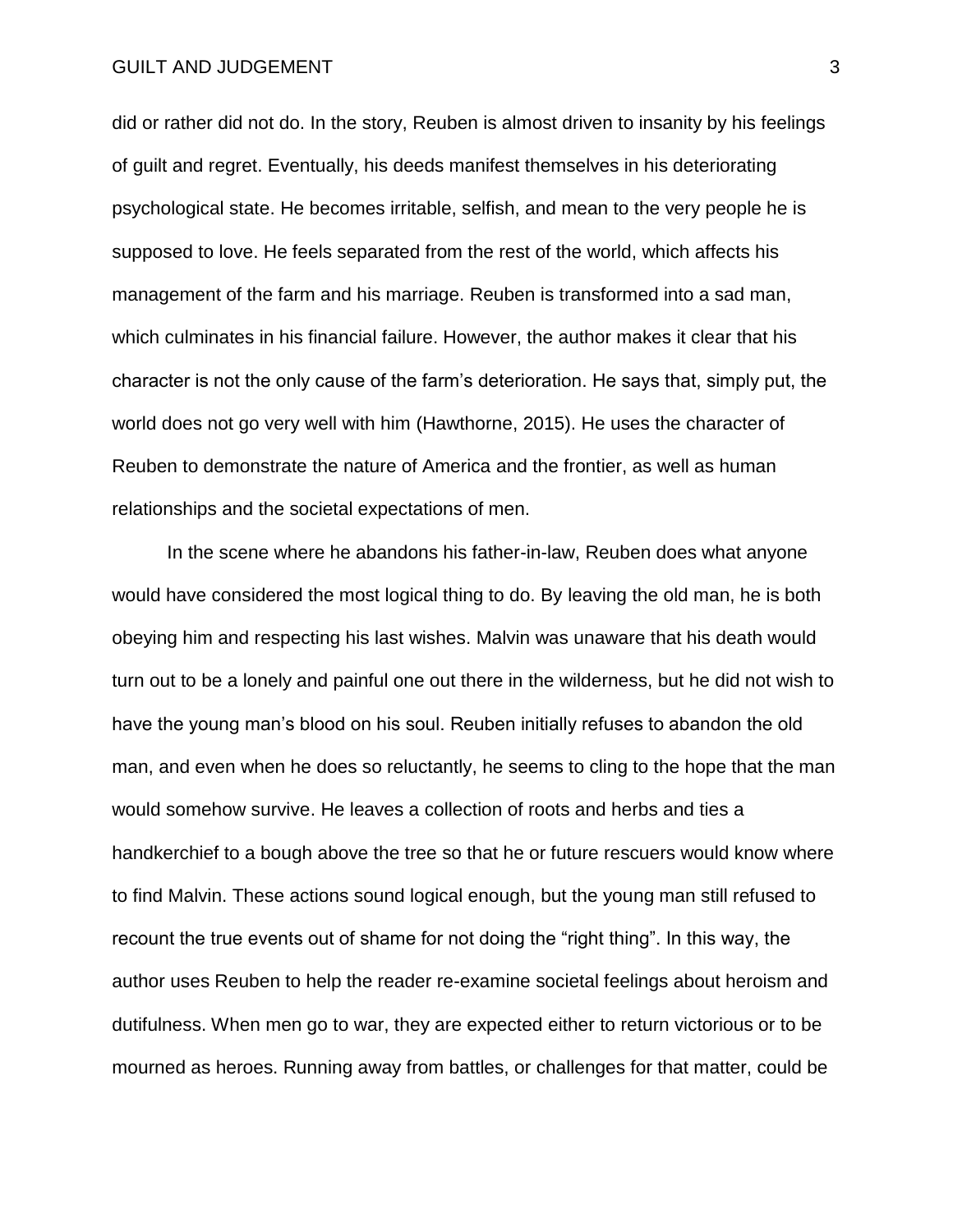### GUILT AND JUDGEMENT 4

considered as cowardice, irrespective of the circumstances. Reuben is aware of the fact that no matter how convincing his story is, many people would still see a person who abandoned an old man on the battlefield to die and went on to inherit his land and wed his daughter. It is unlikely that Reuben expects to receive any sympathy for respecting the dead man's wishes. In addition, he also feels guilty of the fact that he did actually leave him to die, although the action was in honor of his wishes. In fact, he left because, as they both knew, he would have a better chance of surviving alone than with the old man dragging behind him.

Although the author is not very explicit, there is an underlying theme of judgment, which is underpinned by the fact that Reuben is ultimately punished for his inaction. However, this raises two key questions. First, is he right in his superstitions? Secondly, did his son die because of a curse from the old man because Reuben had never fulfilled his dying wish? The story, like many other of Hawthorne's works, is cyclical in nature. Ultimately, it takes the reader back to the start. When they arrive back at the place where it all began, Reuben is distracted by his memories. In this state, he fires off at a rustle only to end up killing his son. From a psychological point of view, the "accident" may not have been so accidental after all. He may have sub-consciously been aware that the only way he could pay penance for his guilt, which had cost him his happiness, would be to bury "Malvin". Finally, he accomplished this task by burying his son at the very spot where his father-in-law could have been buried. The writer examines the idea of curses and superstitions, which emerge as major thematic concerns given that they are the causes of most of Reuben's misfortunes.

The oak sapling to which Reuben ties the handkerchief is withered while all the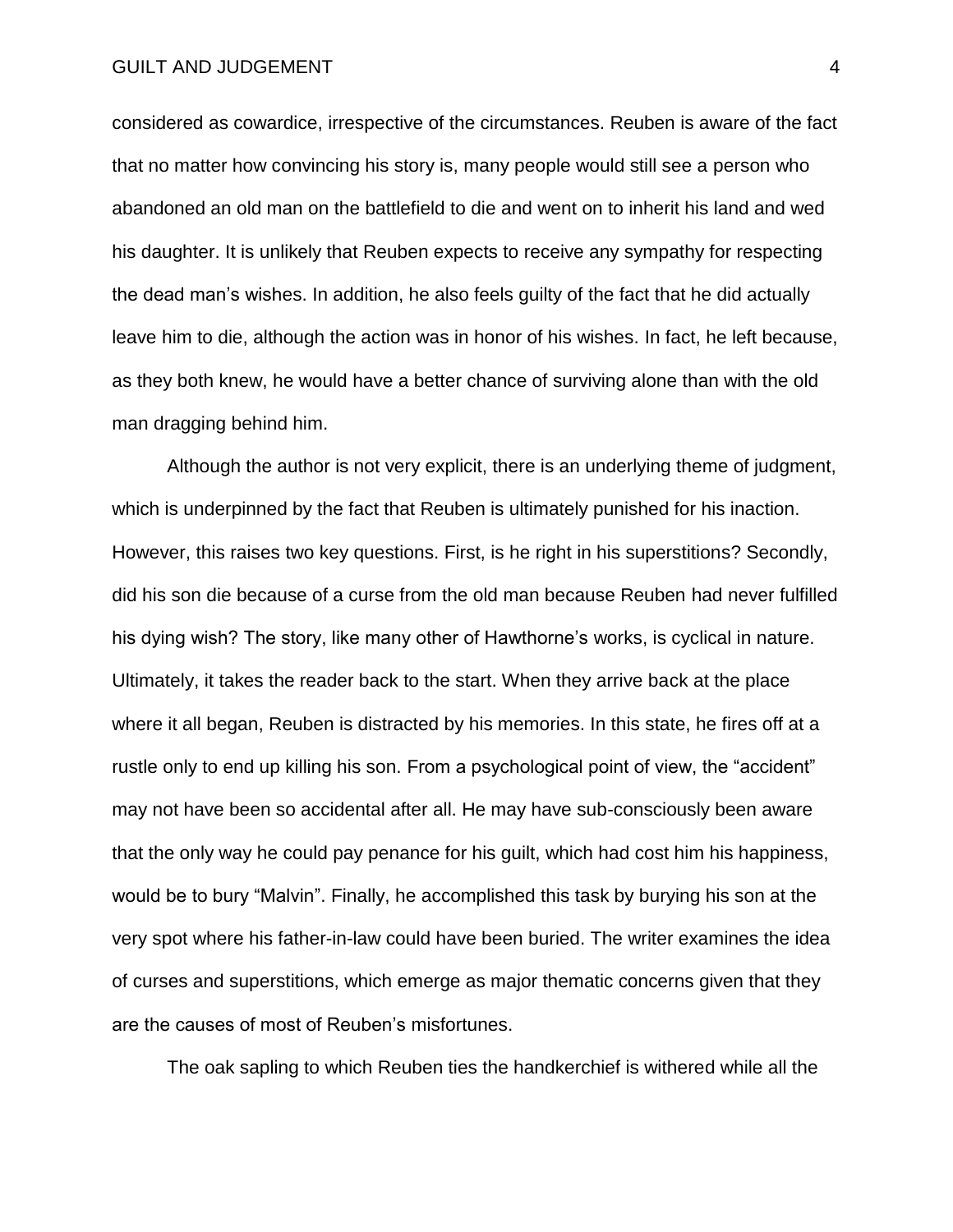others thrive. This is a sign that Reuben is handicapped both physically and mentally by his actions and haunting memories. This sapling represents the rot in his life and his perpetual guilt, which he can never share with anyone, making it even more painful. The author explores through Reuben's sin the themes of crime and punishment, which are especially fitting given the cyclical nature of the narrative. In the same context, one can also allude to the theme of fate that is implied in the notion that what goes around comes around. After Reuben abandons his father-in-law, his life events appear to be controlled by the unseen hand of fate, directing him and his family to the very point necessary to achieve "justice" for the dead man. Reuben's ruin, as aforementioned, was not necessarily wholly a result of his negative mental state, but it contributed a great deal to it.

The main character's actions also appear to be controlled by a supernatural hand as he keeps drifting from the true course of his journey—as if he is seeking to return to the place of his sins without being aware of it. Every time his son points this out, they correct the route, but he almost immediately gets off course again. It is evident that, on a psychological level, the character is trying to get some form of closure that he feels would only be achieved if he revisits the spot where he committed the crime. His intentions, if he has any, are subconscious, but he ultimately achieves what he has wished to achieve all those years. In fact, he makes up for his misdeeds. He has committed a crime from which there can be no escape. He is punished every day of his life by being denied happiness and fellowship with other people. The punishment is finally compounded in his killing the only person he possibly loved more than himself. When he shoots his son, accidentally or otherwise, the author shows Reuben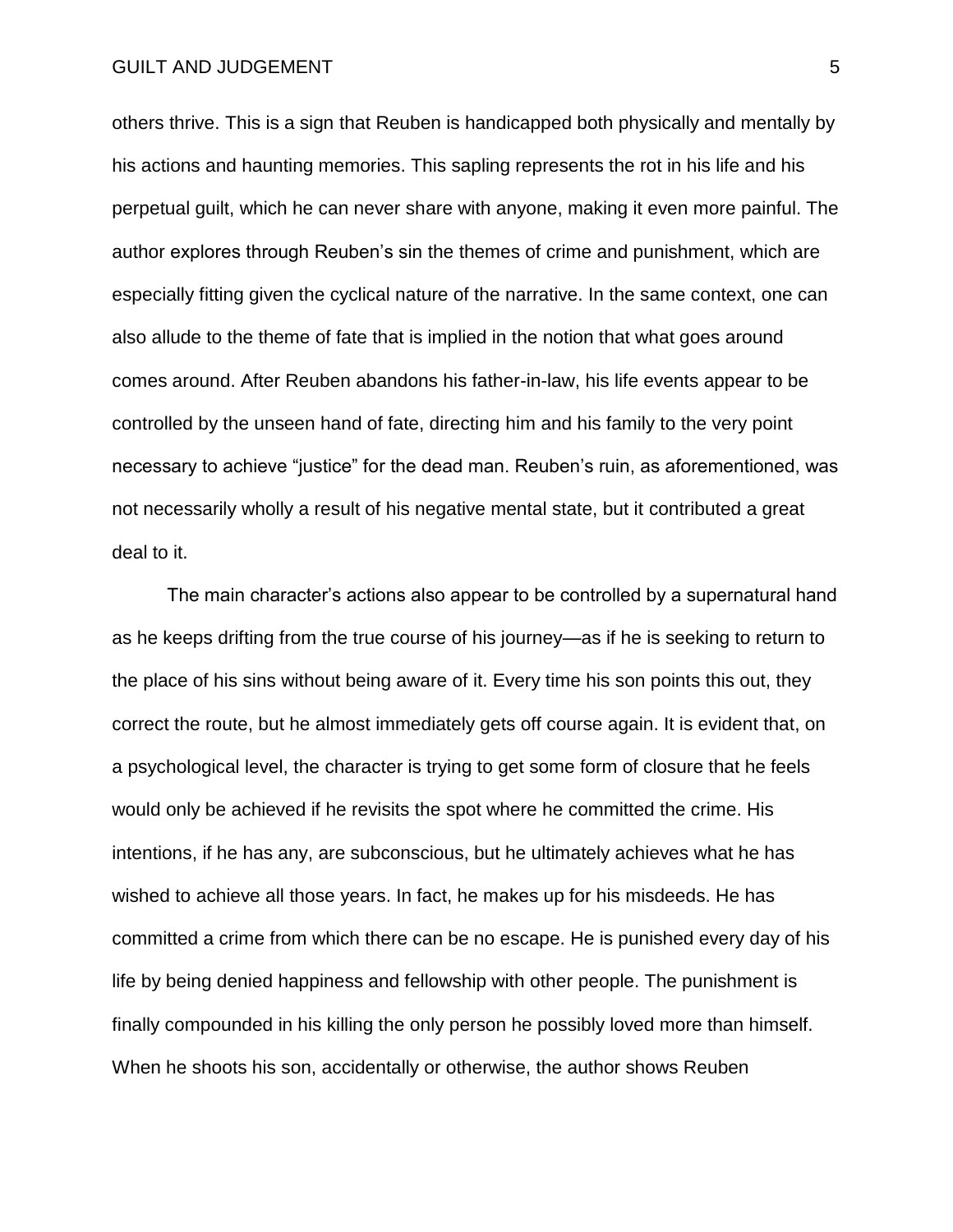### GUILT AND JUDGEMENT 6

undergoing a rebirth. He sheds blood that was closer to him than that of his own body the greatest and only sacrifice he could make to atone for his sins (Hawthorne, 2015). A modern-day reading of the text would, however, elicit more critical reaction to the scene in which the boy dies as well as the implications. The concept of divine punishment and human sacrifice, both of which are implied herein, are largely rejected in the contemporary thinking.

However, in the ex-post facto viewpoint, they were morally tenable. The author wants the reader to understand that both action and inaction have consequences. In fact, when one refuses to respect the wishes of the dead, he or she is ultimately made to do so by nature or fate. The main character is aware from the very start that he should have honored the wishes of the old man. This results in his living in a state of perpetual suffering and guilt, which are only lifted after he sacrifices his son. It is critical to underscore that the main character could not be at peace without killing his son.

In the end, Reuben, a man who had not prayed for years, utters a prayer. While there has been much speculation on this occurrence, it seems that he prays because he feels that his sins have been forgiven. Thus, he could have communion with God again. Once again, to the modern reader, it may not seem logical for anyone to expect to commune with God after he or she has just killed an innocent person. Nonetheless, beliefs about crime, punishment, and penance are radically different today from what they were at that time.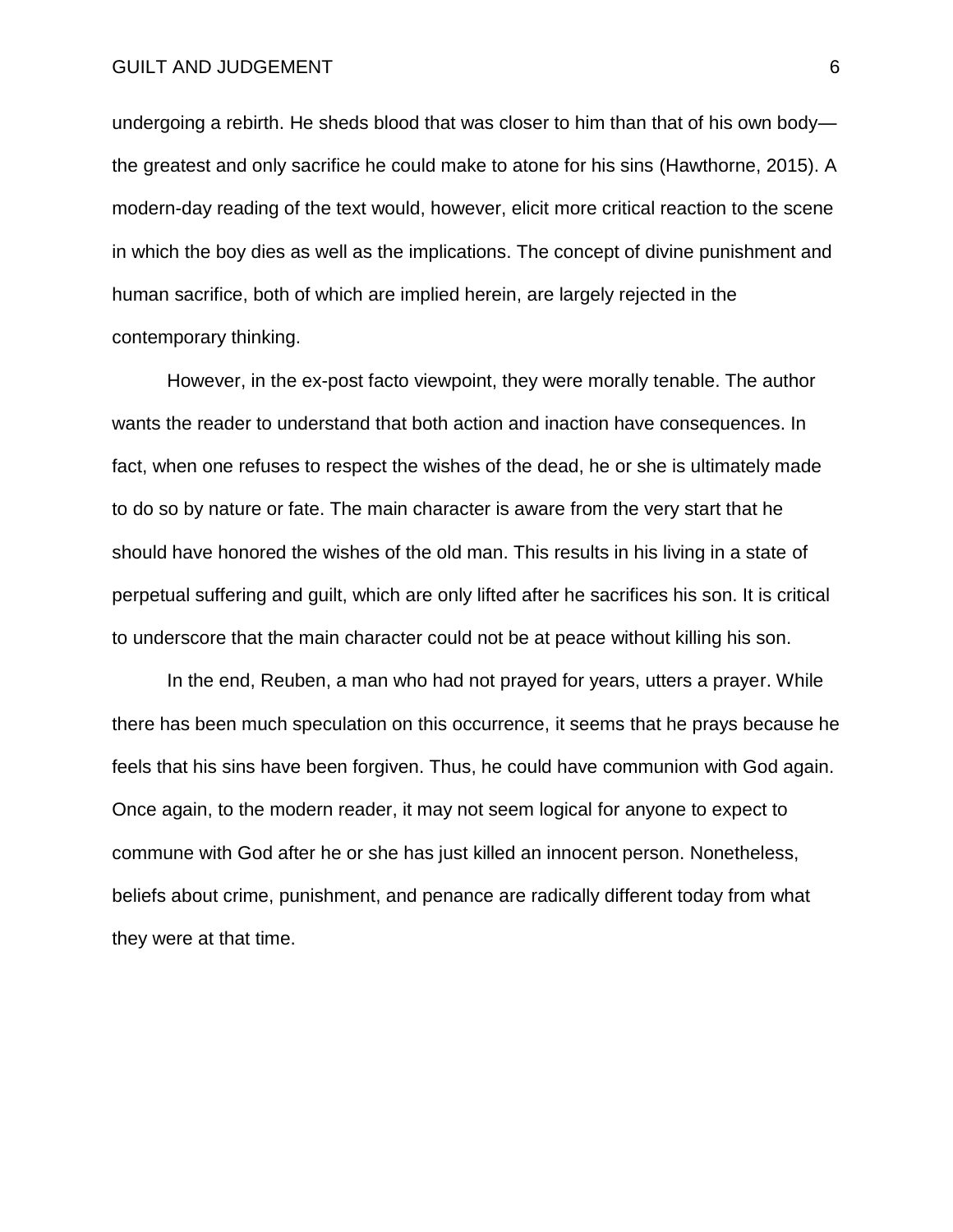## Reference

Hawthorne, N. (2015). *Roger Malvin's Burial.* New York, NY: Booklassic.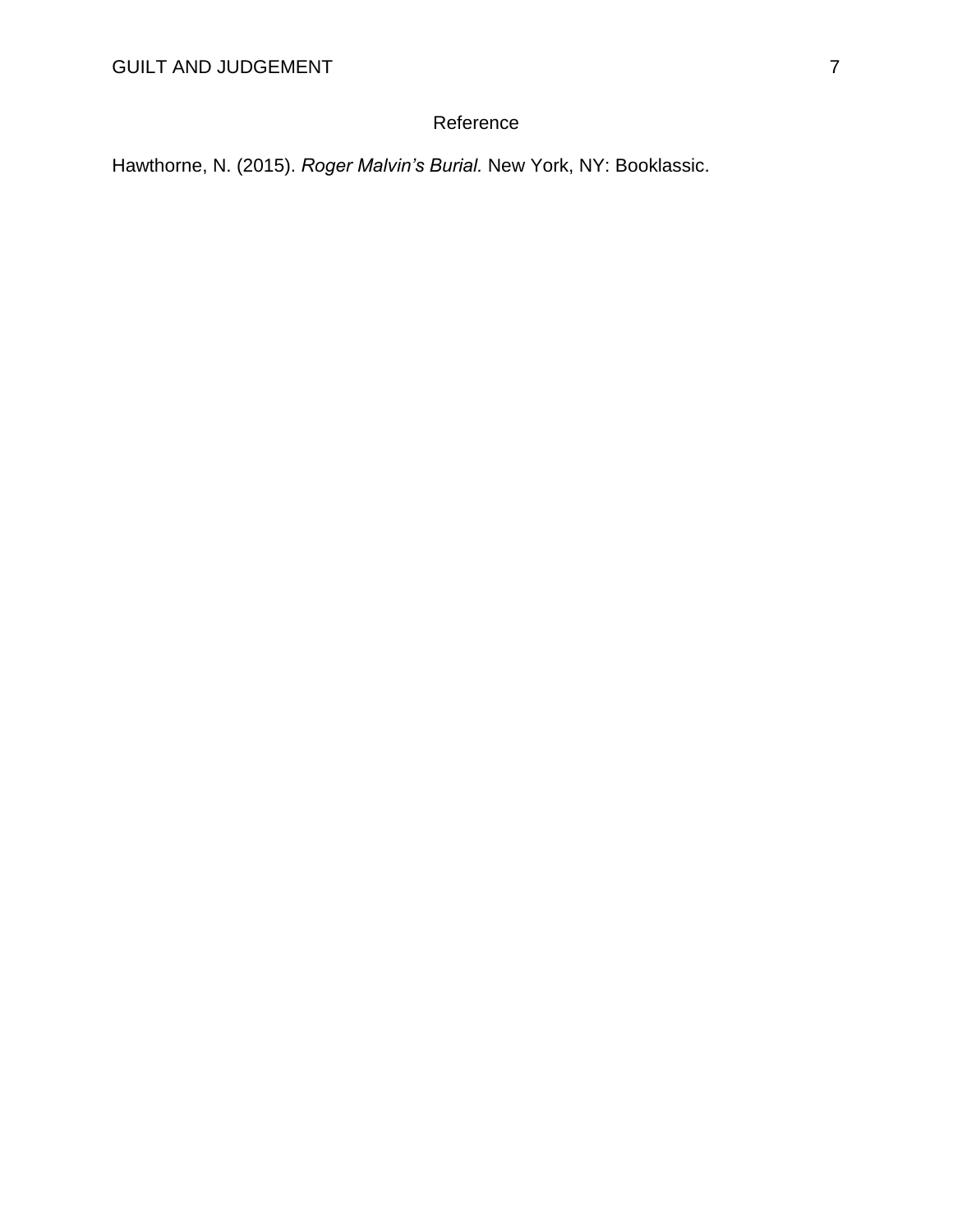### Appendix A

 Use these guidelines if the customer asks for appendices. The first paragraph of theappendix shouldbeflush with theleft margin. Additional paragraphs should beindented.

 Begin each appendix on a new page with the word "Appendix" at the top center. Use an identifying capital letter (e.g., Appendix A, Appendix B, etc.) if you have more than one appendix. If you are referring to more than one appendix in your text, use the plural appendices (APA only).

 Label tables and figures in the appendix as you would in the text of your manuscript, using the letter A before the number to clarify that the table or figurebelongs to the appendix.